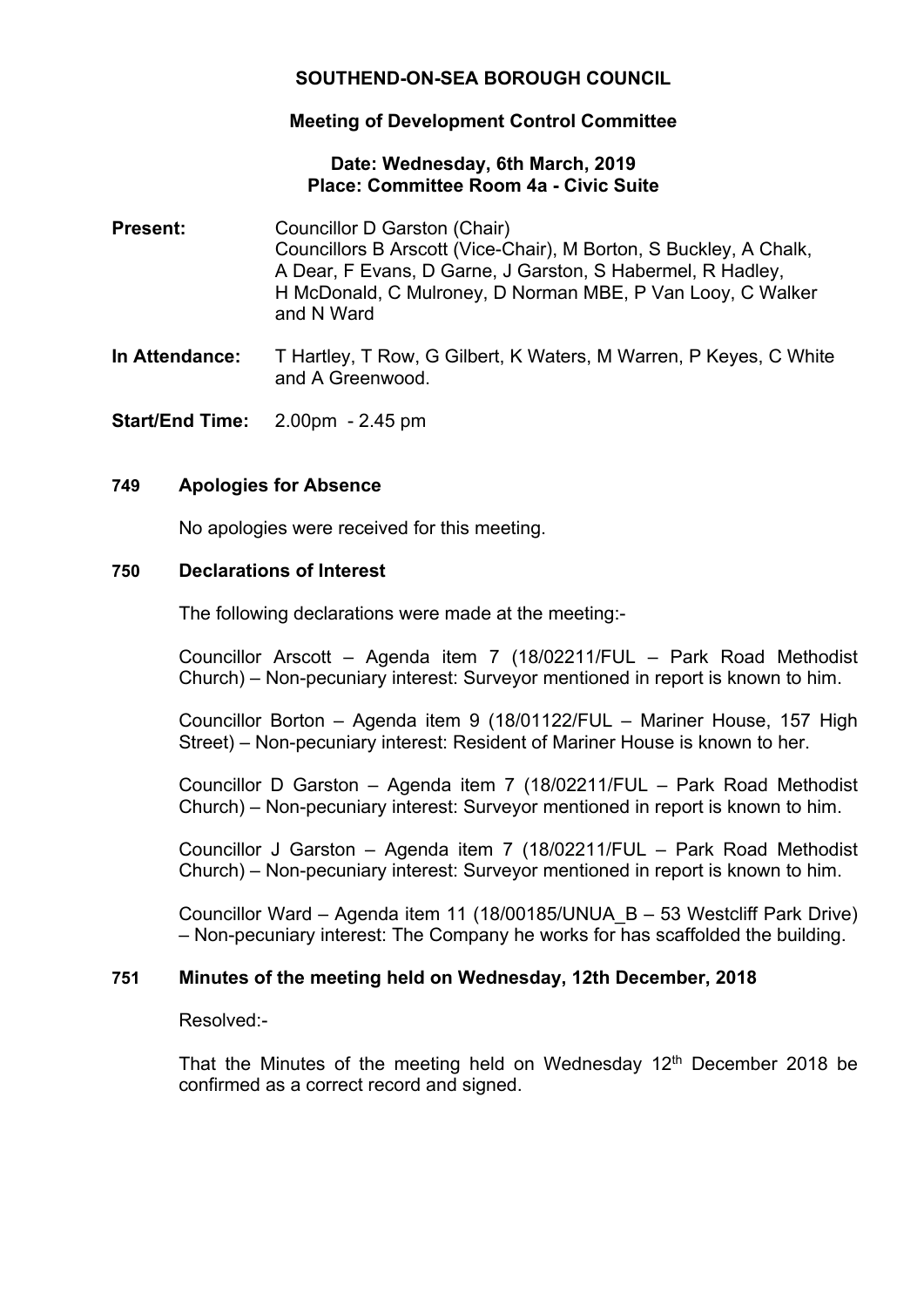## **752 Minutes of the meeting held on Wednesday, 9th January, 2019**

Resolved:-

That the Minutes of the meeting held on Wednesday  $9<sup>th</sup>$  January 2019 be confirmed as a correct record and signed.

## **753 Minutes of the Meeting held on Wednesday, 6th February, 2019**

Resolved:-

That the Minutes of the Meeting held on  $6<sup>th</sup>$  February 2019 be confirmed as a correct record and signed.

## **754 Supplementary Report**

The Committee received a supplementary report by the Deputy Chief Executive (Place) that provided additional information on items referred to elsewhere on the Agenda.

## **755 18/02211/FUL - Park Road Methodist Church, Park Road, Westcliff-on-Sea (Milton Ward)**

**Proposal: 1. Partial demolition to church and church hall, erect single storey extension to west side of church, erect gabled extensions to north-east and north-west corners of church hall with internal alterations to convert into six dwellings, associated garages and cycle storage, layout amenity space and one visitor car parking space, form vehicular access onto Avenue Road, install boundary railings, install rooflights and alter elevations.**

**Proposal 2. Partial demolition to church and church hall, erect single storey extension to west side of church, erect gabled extensions to north-east and north-west corners of church hall with internal alterations to convert into six dwellings, associated garages and cycle storage, layout amenity space and one visitor car parking space, form vehicular access onto Avenue Road, install boundary railings, install rooflights and alter elevations (Listed Building Consent)**

#### **Applicant: David Morton Agent: Ayshford and Sansome**

Mr Atkinson, a local resident, spoke as an objector.

Resolved:-

That PLANNING PERMISSION be REFUSED for the following reasons:

01 The proposal has failed to demonstrate that the church and church hall can be converted into residential dwellings without harming the special character and significance of the listed building. In particular the extent of roof alterations to the principal roofslope, and the visual impact of the ventilation equipment and louvres and the extent of roof demolition for the church hall are harmful to the character and integrity of the listed building and the viable alternative uses report / marketing information submitted with the application is insufficient and out of date and has failed to demonstrate that other more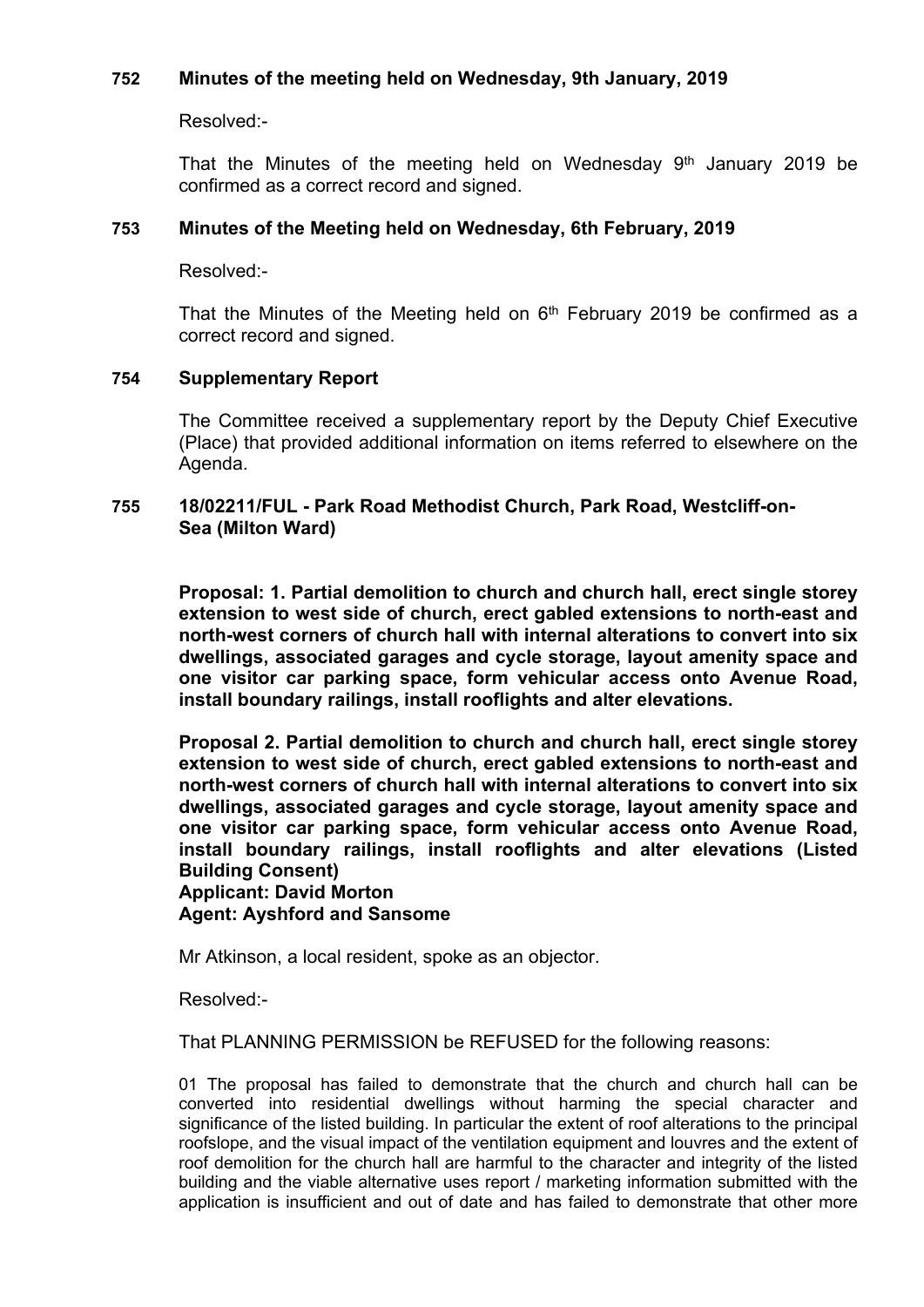sensitive uses would not be practical and viable. This is unacceptable and contrary to the National Planning Policy Framework (2019), Policies KP2 and CP4 of the Southend-on-Sea Core Strategy (2007) Policies DM1, DM3 and DM5 of the Southend-on-Sea Development Management Document (2015) and guidance contained within the Southend-on-Sea Design and Townscape Guide (2009).This is unacceptable and contrary to the National Planning Policy Framework (2018), Policies KP2 and CP4 of the Southend-on-Sea Core Strategy (2007) Policies DM1, DM3 and DM5 of the Southend-on-Sea Development Management Document (2015) and guidance contained within the Southend-on-Sea Design and Townscape Guide (2009).

02 The proposed church hall extension would give rise to an unacceptable level of overlooking of the neighbouring occupiers of number 5 Park Road and its private amenity area. The proposal is therefore unacceptable and contrary to the National Planning Policy Framework (2018), Policies KP2 and CP4 of the Southend-on-Sea Core Strategy (2007) Policies DM1 and DM3 of the Southend-on-Sea Development Management Document (2015) and guidance contained within the Southend-on-Sea Design and Townscape Guide (2009).

03 The proposed church conversion, by reason of the inadequate levels of light and outlook to the northern units, would result in an inadequate quality living environment, to the detriment of the amenities of the future occupiers of the proposed dwelling. This is unacceptable and contrary to National Planning Policy Framework (2018), policies KP2 and CP4 of the Core Strategy (2007), policies DM1, DM3 and DM8 of the Development Management Document (2015) and the advice contained within the Design and Townscape Guide (2009).

04 The proposed parking layout as shown in drawing reference 1716/T/004 is unacceptable because the garages proposed fail to meet the garage standards as set out in the Development Management Document (2015) paragraph 7.12 and the spaces would therefore not be useable for the parking of vehicles. In the absence of this the proposal would be provided with inadequate parking to the detriment of the free flow of traffic and highway safety. The design also fails to make adequate provision for refuse and recycling storage for future occupiers and is likely to harm to the character, significance and setting of the heritage asset. The proposal is therefore unacceptable and contrary to the National Planning Policy Framework (2018), Policies KP2, CP3 and CP4 of the Southend Core Strategy (2007) and Policies DM1, DM3, DM5 and DM15 of the Development Management Document (2015).

05 The proposal has failed to assess the impact on bats and has therefore not demonstrated that there would not be an adverse impact on the ecology of the site. The proposal is therefore unacceptable and contrary to the National Planning Policy Framework (2018) and Policies KP2 and CP4 of the Southend Core Strategy (2007).

That LISTED BUILDING CONSENT be REFUSED for the following reasons:

01 The proposal has failed to demonstrate that the church can be converted into 4 dwellings over 3 floors without harming the special character and significance of the listed building.

In particular the impact of the sub division on the integrity of the main worship space, the extent of the loss of the ecclesiastical features within the building, the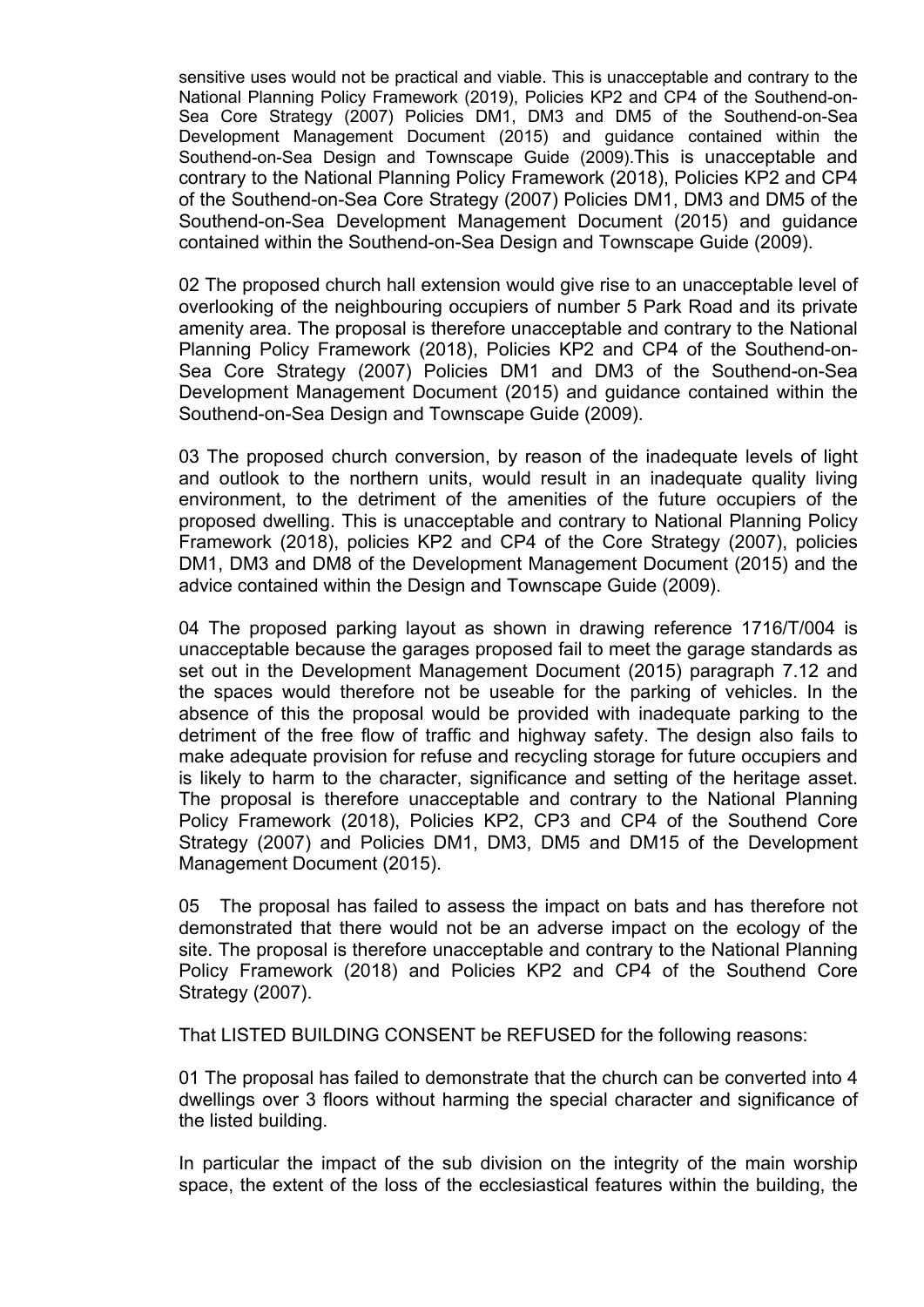extent of roof alterations to the principal roofslope, the visual impact of the ventilation equipment and louvers and the extent of roof demolition for the church hall are harmful to the character and integrity of the listed building. This is unacceptable and contrary to the National Planning Policy Framework (2018), Policies KP2 and CP4 of the Southend-on-Sea Core Strategy (2007) Policies DM1, DM3 and DM5 of the Southend-on-Sea Development Management Document (2015) and guidance contained within the Southend-on-Sea Design and Townscape Guide (2009).

### Informatives

01 Please note that this application would be liable for a payment under the Community Infrastructure Levy Regulations 2010 (as amended) if planning permission had been granted. Therefore if an appeal is lodged and subsequently allowed, the CIL liability will be applied. Any revised application would also be CIL liable.

02 It is noted that some of the proposed drawings show the replacement of the fleche/spire. This would be a positive addition to the proposal and welcomed subject to detailing but it is understood that this has now been omitted from the proposal and is therefore an error on the drawing. This needs to be clarified in any amended proposal.

## **756 18/01985/FUL - 241 Carlton Avenue, Westcliff-on-Sea (Prittlewell Ward)**

**Proposal: Demolish existing bungalow, erect two semi-detached two storey dwellinghouses with dormers to rear, associated landscaping and extend existing vehicular access on to Carlton Avenue (Amended Proposal). Applicant: Mr Hughes Agent: RD Architecture Ltd**

Resolved:-

That PLANNING PERMISSION be GRANTED subject to he following conditions:

1. The development hereby permitted shall be begun not later than 3 years beginning with the date of this permission.

Reason: Required to be imposed pursuant to Section 91 of the Town and Country Planning Act 1990

2. The development shall be carried out in accordance with the following approved plans: 1619/305/P1, 1619/310/P0, 1619/320/P1, 1619/441/P0, 1619/450/P0, 1619/300/P2, 1619/410/P2, 1619/420/P2, 1619/430/P2.

Reason: To ensure the development is carried out in accordance with the development plan.

3. Notwithstanding the details shown on the plans submitted and otherwise hereby approved, no development shall take place, other than for demolition works and the construction up to ground floor slab level, until samples of the materials to be used in the construction of the external elevations of the building hereby permitted have been submitted to and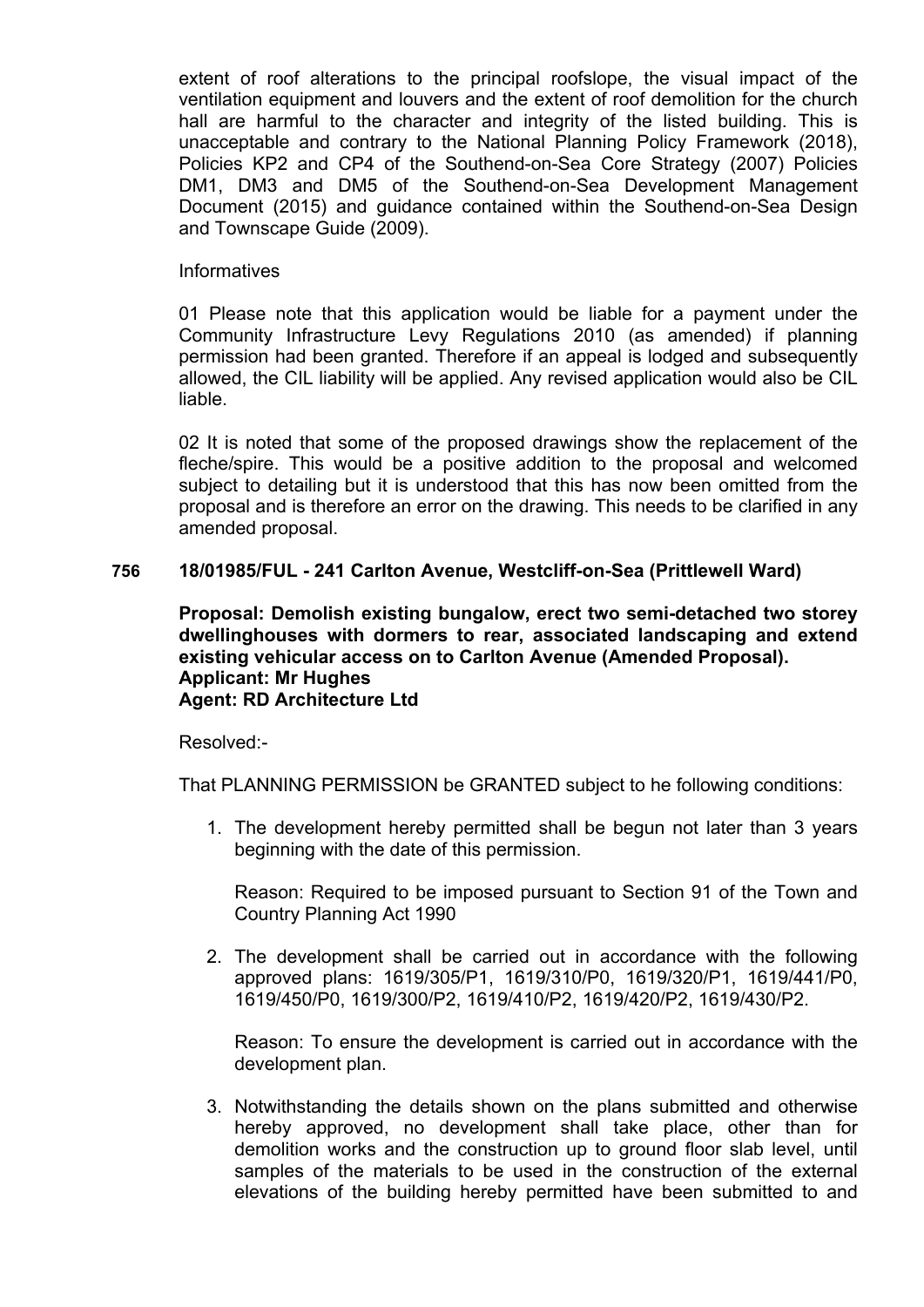approved in writing by the local planning authority. The development shall be carried out in full accordance with the approved details before it is occupied.

Reason: In the interests of visual amenity and to ensure that the appearance of the building makes a positive contribution to the character and appearance of the area. This is as set out in the National Planning Policy Framework (2018), Core Strategy (2007) Policies KP2 and CP4, Development Management Document (2015) Policies DM1 and DM3, and the guidance contained within the Design and Townscape Guide (2009).

4. A scheme detailing how at least 10% of the total energy needs of the development will be supplied using on site renewable sources must be submitted to and agreed in writing and implemented in full prior to the first occupation of the development. This provision shall be made for the lifetime of the development.

Reason: In the interests of providing sustainable development in accordance with Policy KP2 of the Core Strategy and Development Management Document policy DM2.

5. Water efficient design measures as set out in Policy DM2 (iv) of the Development Management Document to limit internal water consumption to 105 litres per person per day (lpd) (110 lpd when including external water consumption), including measures of water efficient fittings, appliances and water recycling systems shall be installed prior to the first occupation of the development hereby approved and retained in perpetuity.

Reason: To minimise the environmental impact of the development through efficient use of water in accordance with the National Planning Policy Framework, Core Strategy (2007) policy KP2, Development Management Document (2015) policy DM2 and the guidance within the Design and Townscape Guide (2009).

6. No part of the development shall be occupied until space has been laid out within the site in accordance with drawing 1619/420/P2 for 4 cars to be parked. The parking spaces shall be made available for use prior to first occupation of the dwellings hereby approved and shall be permanently retained thereafter only for the parking of occupiers of the development hereby approved and their visitors.

Reason: To ensure that adequate car parking is provided and retained to serve the development in accordance with Policies CP3 of the Core Strategy (2007) and Policy DM15 of the Development Management Document (2015).

7. Notwithstanding the provisions of the Town and Country Planning (General Permitted Development) (Amendment) Order 2015, or any order revising or re-enacting that Order with or without modification, no development shall be carried out at the application site within Schedule 2, Part 1, Classes A, B, D, E, F or G to those Orders without the receipt of express planning permission.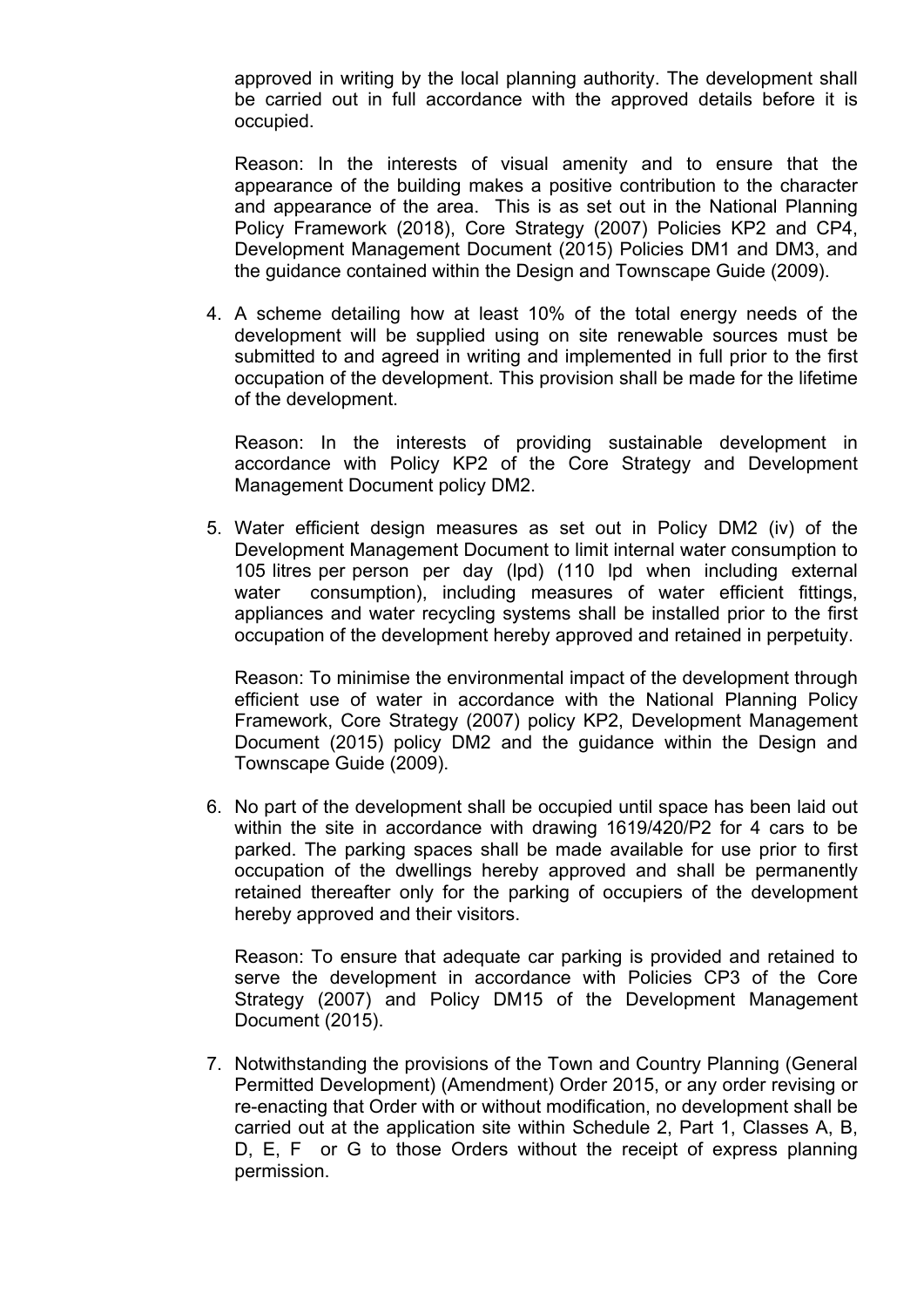Reason: To safeguard the living conditions of the future occupiers of the site and in the interest of the residential amenity of the adjoining residents and the character and appearance of the site and the wider area in accordance with the National Planning Policy Framework (2018), Core Strategy (2007) Policies KP2 and CP4, Development Management Document (2015) Policies DM1 and DM3 and Design and Townscape Guide (2009).

8. Prior to first occupation of the development hereby granted, secure, covered refuse and recycling storage areas to serve the development shall be provided in accordance with details that have previously been submitted to and agreed in writing by the Local Planning Authority prior to the occupation of the development and these facilities shall be permanently retained as such thereafter.

Reason: To ensure that adequate waste storage is provided and retained to serve the development in accordance with Policies CP3 of the Core Strategy (2007) and Policies DM1 and DM15 of the Development Management Document (2015).

9. The proposed first and second floor flank windows shall only be glazed in obscure glass (the glass to be obscure to at least Level 4 on the Pilkington Levels of Privacy, or such equivalent as may be agreed in writing with the local planning authority) and fixed shut, except for any top hung fan light which shall be a minimum of 1.7 metres above internal floor level unless otherwise agreed in writing by the local planning authority. In the case of multiple or double glazed units at least one layer of glass in the relevant units shall be glazed in obscure glass to at least Level 4. The windows shall be retained in accordance with the agreed details in perpetuity thereafter.

Reason: To protect the privacy and environment of people in neighbouring residential properties, in accordance with the National Planning Policy Framework (NPPF), DPD1 (Core Strategy) 2007 policy CP4, Development Management DPD policy DM1 and SPD1 (Design and Townscape Guide).

10.Before the development is occupied or brought into use, the development hereby approved shall be carried out in a manner to ensure that the dwellings hereby approved comply with the Building Regulation M4(2) 'accessible and adaptable dwellings' standard.

Reason: To ensure the residential units hereby approved provides high quality and flexible internal layouts to meet the changing needs of residents in accordance with National Planning Policy Framework, DPD1 (Core Strategy) policy KP2, DPD2 (Development Management Document) policy DM2 and SPD1 (Design and Townscape Guide).

11.Notwithstanding the details shown on the plans submitted ad otherwise hereby approved, the development shall not be first occupied unless and until full details of both hard and soft landscape works to be carried out at the site have been submitted to and approved in writing by the local planning authority. The approved hard landscaping works shall be carried out prior to first occupation of the development and the soft landscaping works within the first planting season following first occupation of the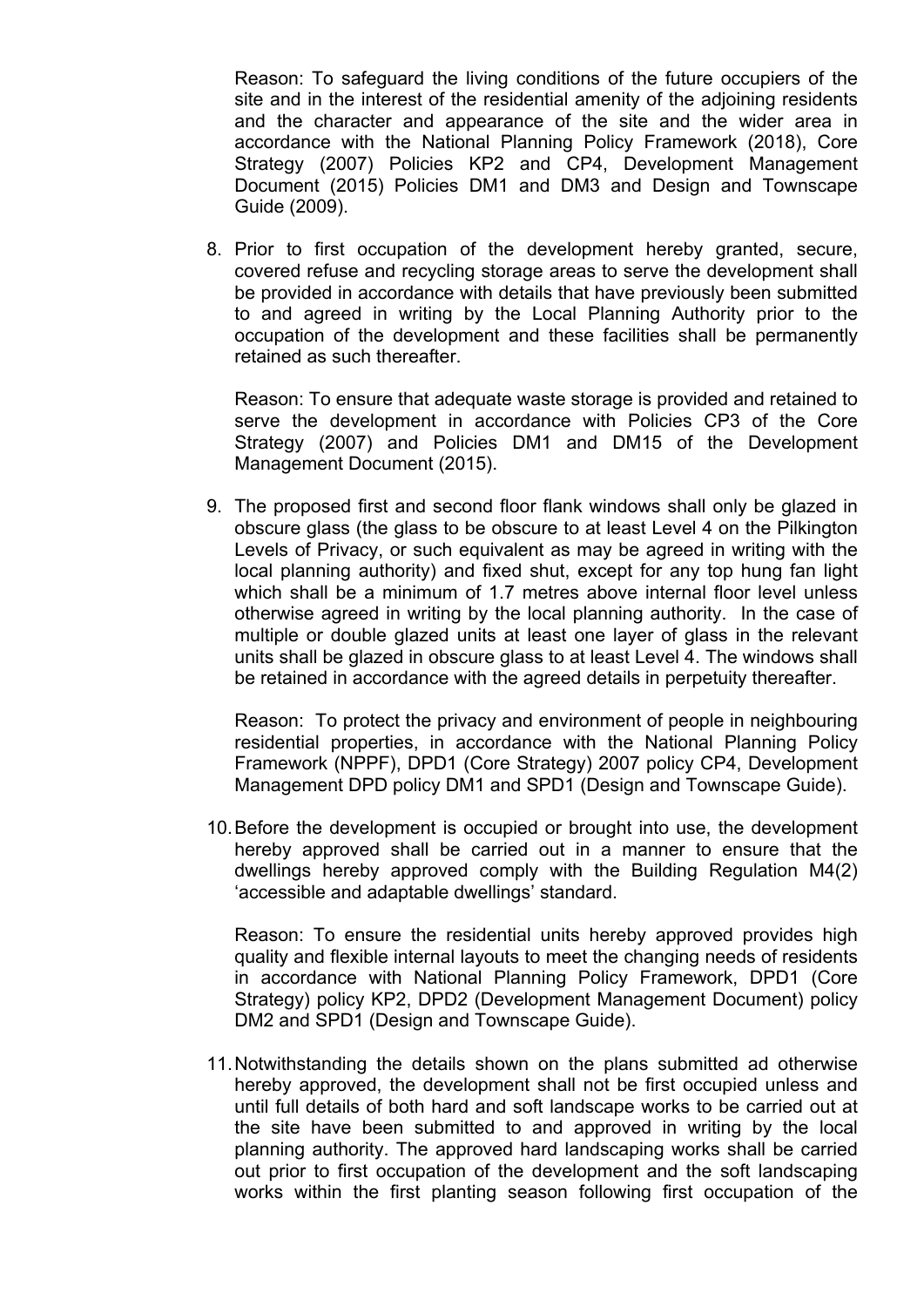development, unless otherwise agreed in writing by the local planning authority. The details submitted shall include, but not limited to:-

i proposed finished site levels or contours;

ii. means of enclosure, of the site including any gates or boundary fencing;

iii. hard surfacing materials and their permeability;

iv. details of the number, size and location of the trees, shrubs and plants to be retained and planted together with a planting specification

v. details of measures to enhance biodiversity within the site;

12.Any trees or shrubs dying, removed, being severely damaged or becoming seriously diseased within five years of planting shall be replaced with trees or shrubs of such size and species as may be agreed with the Local Planning Authority.

Reason: In the interests of visual amenity, drainage, flood risk and the amenities of occupiers and to ensure a satisfactory standard of landscaping and tree protections measures are implemented pursuant to Policy DM1 of the Development Management Document (2015) and Policies KP2 and CP4 of the Core Strategy (2007).

13.Notwithstanding the details shown on the drawings submitted and otherwise hereby approved, details of the garage doors to be installed as part of the development shall be submitted to the local planning authority and approved in writing before the development is brought into use. The development shall not be brought into use until the garage doors have been installed in accordance with the details approved under this condition.

Reason: In the interests of visual amenity and to ensure that the appearance of the building makes a positive contribution to the character and appearance of the area. This is as set out in the National Planning Policy Framework (2019), Core Strategy (2007) Policies KP2 and CP4, Development Management Document (2015) Policies DM1 and DM3, and the guidance contained within the Design and Townscape Guide (2009).

### Informative

1. Please note that the development the subject of this application is liable for a charge under the Community Infrastructure Levy Regulations 2010 (as amended). A Community Infrastructure Levy (CIL) Liability Notice will be issued as soon as practicable following this decision notice. This contains details including the chargeable amount, when this is payable and when and how exemption or relief on the charge can be sought. You are advised that a CIL Commencement Notice (CIL Form 6) must be received by the Council at least one day before commencement of development. Receipt of this notice will be acknowledged by the Council. Please ensure that you have received both a CIL Liability Notice and acknowledgement of your CIL Commencement Notice before development is commenced. Most claims for CIL relief or exemption must be sought from and approved by the Council prior to commencement of the development. Charges and surcharges may apply, and exemption or relief could be withdrawn if you fail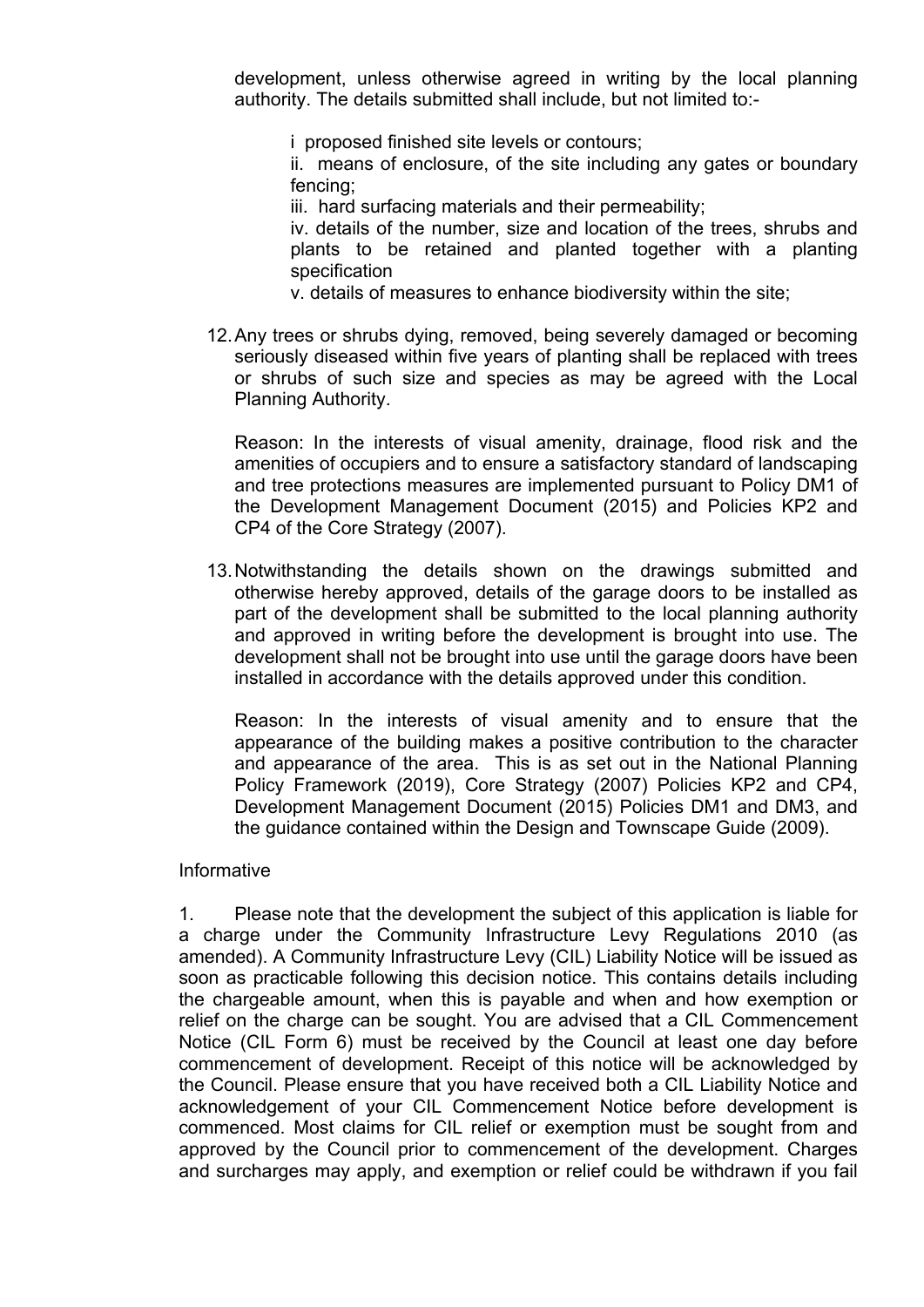to meet statutory requirements relating to CIL. Further details on CIL matters can be found on the Council's website at www.southend.gov.uk/cil.

2. You should be aware that in cases where damage occurs during construction works to the highway in implementing this permission that Council may seek to recover the cost of repairing public highways and footpaths from any party responsible for damaging them. This includes damage carried out when implementing a planning permission or other works to buildings or land. Please take care when carrying out works on or near the public highways and footpaths in the Borough.

The Local Planning Authority has acted positively and proactively in determining this application by assessing the proposal against all material considerations, including planning policies and any representations that may have been received and subsequently determining to grant planning permission in accordance with the presumption in favour of sustainable development, as set out within the National Planning Policy Framework. The detailed analysis is set out in a report on the application prepared by officers.

## **757 18/01122/FUL - Mariner House, 157 High Street, Southend-on-Sea (Milton Ward)**

**Proposal: Change of use from shop (Class A1) to restaurant (class A3) and install extraction vent to rear. Applicant: Pillingstone ltd Agent: UPP – Urban Planning Practice**

The matter was DEFFERED to enable the agent the opportunity to respond to a proposed speaking objector.

## **758 18/00097/UNAU\_B - 162 Hainault Avenue, Westcliff on Sea (Westborough Ward)**

### **Breach of Control: Without planning permission the installation of two dormer windows to the front elevation. Case Officer: Steve Jones**

Resolved:-

That ENFORCMENT ACTION be AUTHORISED to secure the removal of the unauthorised dormer windows to the front elevation.

The authorised enforcement action to include (if/as necessary) the service of an Enforcement Notice under Section 172 of the Act and the pursuance of proceedings whether by prosecution or injunction to secure compliance with the requirements of the Enforcement Notice.

When serving an Enforcement Notice the local planning authority must ensure a reasonable time for compliance. In this case a compliance period of 3 months is considered reasonable for the removal of the existing dormer windows.

Taking enforcement action in this case may amount to an interference with the owners' and/or occupiers' Human Rights. However, it is necessary for the local planning authority to balance the rights of the owners and/or occupiers against its